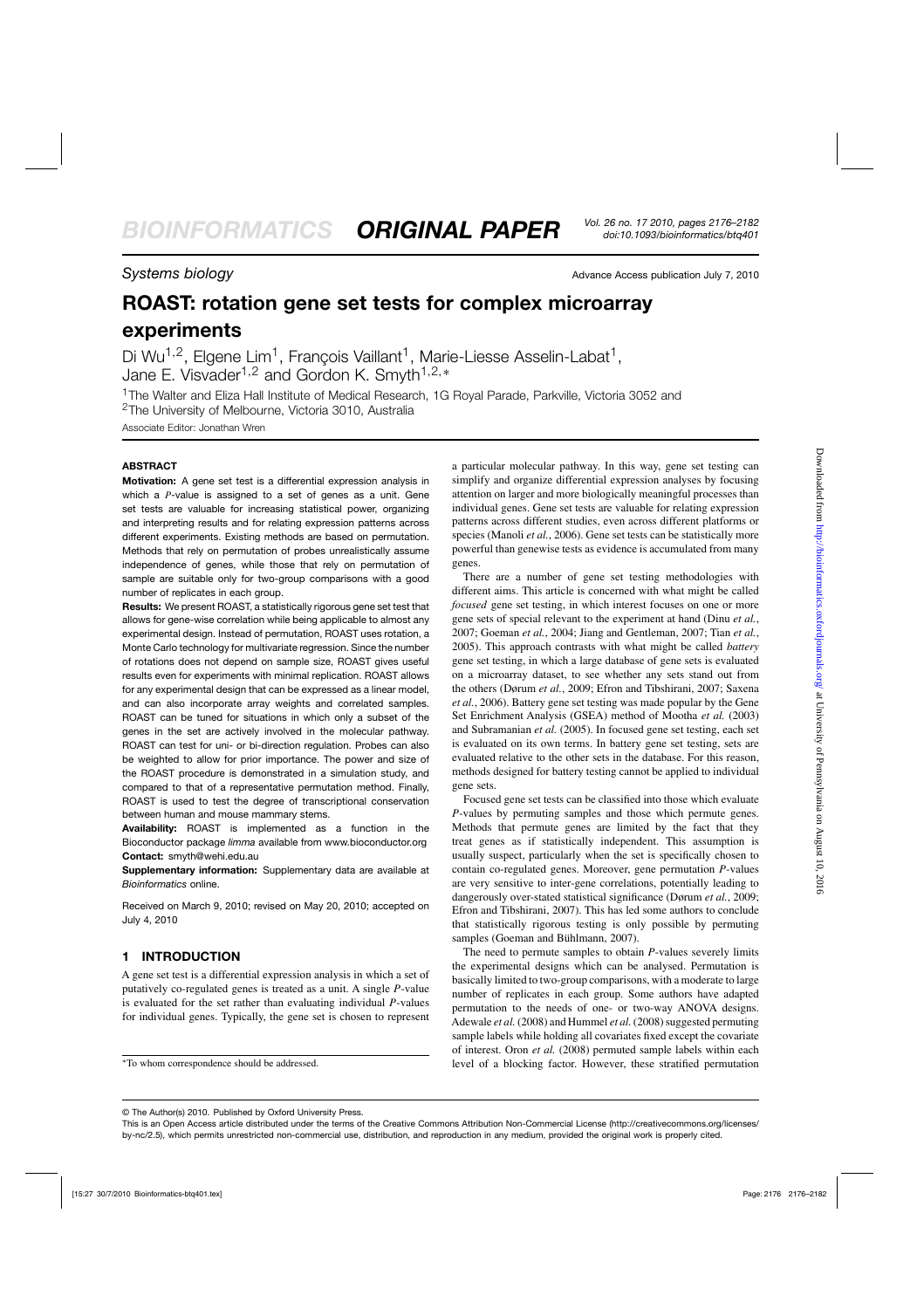methods are still limited to special designs and moderate to large numbers of replicates.

Another possibility is to try to model inter-gene correlations explicitly using mixed linear models (Wang *et al.*, 2008). As genes operate with complex covariance patterns, this will be a simplification of the truth and, again, the method is restricted to experimental designs with a special structure.

We present a statistically rigorous gene set test that fully allows for gene-wise correlations while being applicable to almost any experimental design. We have in mind the sort of small but complex experimental designs that arise frequently in experimental medicine, which may have many experimental factors but only a few biological replicates. Instead of permutation, we use rotation, a Monte Carlo simulation technology recently proposed for multivariate regression models (Langsrud, 2005). Rotation has also been used recently for a battery gene set testing (Dørum *et al.*, 2009), but here we use it for focused testing. Rotation can be viewed as analogous to fractional permutation. Since there is no limit on the number of rotations which can be done, the problem of granularity of *P*-values in small sample sizes is avoided. Rotation can be applied to the residual space of a linear model, and so utilizes all the available degrees of freedom regardless of the experimental design.

Section 2 of this article describes our statistical model for microarray data. Our implementation of ROAST (rotation gene set testing) allows for any experimental design, which can be expressed as a linear model, and also accommodates array quality weights and correlations between samples. To ensure good behaviour in very small samples, ROAST uses empirical Bayes *t*-statistics for genelevel differential expression (Smyth, 2004). Then our approach to gene set testing is described. Alternative hypotheses are considered for gene sets in which all genes are expected to be regulated in the same direction and for those in which genes may vary in both directions. Scenarios are considered in which only a subset of the genes in the set actively contribute to the overall result. Different gene set summary statistics are developed that are appropriate for detecting different proportions of active genes.

Next, the numerical implementation of the ROAST algorithm is outlined. The power and size of the ROAST procedure is demonstrated in a simulation study, and compared to a representative permutation method. Finally, ROAST is used to test the degree of transcriptional conservation between human and mouse mammary stems

### **2 THE STATISTICAL MODEL**

#### **2.1 Data and gene set**

We assume that an experiment or observational study has been conducted resulting in expression data on *G* probes in each of *n* target RNA samples. Different treatments, phenotypes or other characteristics are associated with the *n* samples, and we are interested in finding genes that are differentially expressed (DE) between the samples in some particular way. For example, the samples might be in two or more groups, and we want to find genes DE between two specified groups. Or we might want to find genes that show an interaction between two treatments. Or we might want to find genes that show a trend in a time-course experiments. Our aim is to accommodate quite general and arbitrarily complex experiments, so there is no limit on the number of treatment factors

associated with the experiment, provided of course there is enough data available to estimate all the effects.

We assume that a particular set of probes or genes is of prior interest. This *a priori* specified gene set might represent a molecular pathway believed to be relevant to the experiment, or it might be a gene list from a previous microarray experiment hypothesized to be related to the current experiment. We want to test whether the gene set contains any probes that are DE. In some cases, the expected direction and magnitude of change may be specified in advance for individual genes. We are particularly interested in detecting sets that contain a good proportion, say 25–50% or more, of co-regulated DE genes. Sets that contain a small proportion of DE genes are of a lower level of interest.

### **2.2 The linear model**

To be as general as possible, we use a linear model representation for the experiment, as described previously (Smyth, 2004). Write  $y_{gi}$  for the  $log_2$ -expression value for sample *i* and probe *g*. We assume that the expression values have already been background corrected, normalized and, perhaps, filtered in a way appropriate for the microarray or expression platform. Write  $\mathbf{y}_g = (y_{g1}, \dots, y_{gn})^T$  for the vector of expression values for probe *g*. We assume

$$
E(\mathbf{y}_g) = X\alpha_g
$$

where *X* is an  $n \times p$  design matrix of full column rank and  $\alpha_g$  and unknown coefficient vector of length *p*. The matrix *X* represents the design of the experiment, and describes how the different treatment factors are assigned to the RNA samples. The coefficients  $\alpha_{gi}$ , which make up  $\alpha_g$ , represent the treatment effects or differences associated with probe *g*. We also assume

$$
var(\mathbf{y}_g) = W^{-1} \sigma_g^2
$$

where  $\sigma_g^2$  is the unknown probewise variance and *W* a positivedefinite matrix of weights. The weight matrix *W* provides the ability to incorporate array weights if desired (Ritchie *et al.*, 2006) or to incorporate correlations between samples (Smyth *et al.*, 2005). If *W* is unknown, then it is estimated from the expression data on all *G* probes, as described in the papers just cited. After this step, *W* is treated as known.

#### **2.3 Distributional assumptions across genes**

We assume that the  $y_{gi}$  are multivariate normal, at least for the probes in our gene set, with a general but unknown correlation structure between the probes. Multivariate normality is theoretically a strong assumption, but we show later that our test procedure is robust against departures from normality.

To borrow information across probes when estimating standard errors, we assume a hierarchical model for the probewise variances, as described previously (Lonnstedt and Speed, 2002; Smyth, 2004; Wright and Simon, 2003). We assume that the probewise variances are sampled from an inverse- $\chi^2$  distribution

$$
\frac{1}{\sigma_g^2} \sim \frac{1}{s_0^2}\chi_{d_0}^2
$$

where  $s_0^2$  is the prior variance and  $d_0$  the prior degrees of freedom. The prior variance represents typical variability and the prior degrees of freedom control how consistent the variability is across probes.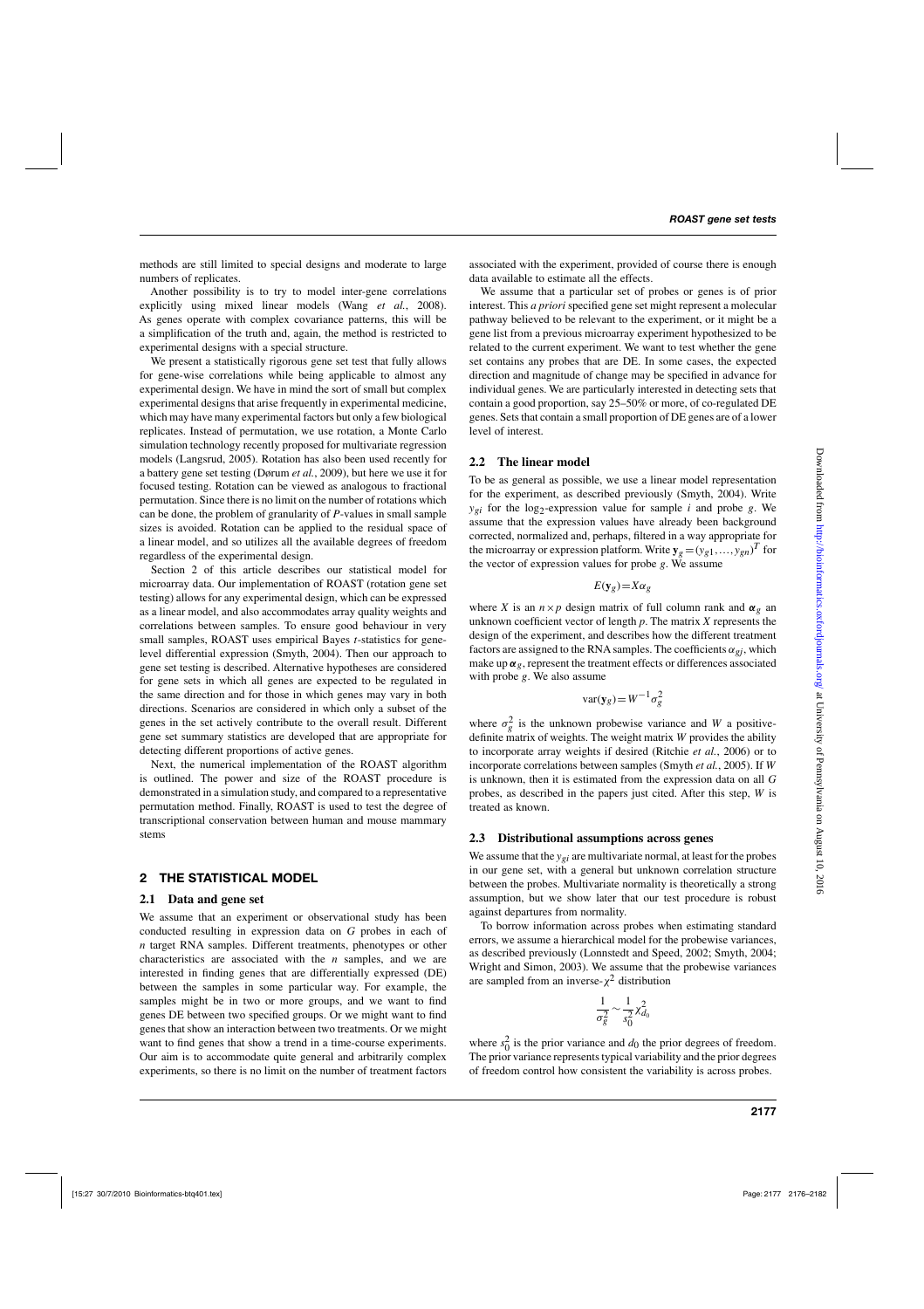# **2.4 Probe level tests**

A particular contrast of the coefficients, represented by  $\beta_g = \mathbf{c}^T \alpha_g$ , is assumed to be of interest. We want to find genes for which  $\beta_{\varrho}$  is nonzero. The linear model described above is fitted to the expression data for each probe. The *t*-statistic for testing  $\beta_g = 0$  is

$$
t_g = \frac{\hat{\beta}_g}{s_g\sqrt{v}}
$$

where  $\hat{\beta}_g = \mathbf{c}^T \hat{\alpha}_g$  is the least squares estimator of  $\beta_g$ ,  $s_g$  the residual SD for probe *g* and  $v = \mathbf{c}^T (X^T W X)^{-1} \mathbf{c}$  the unscaled SD of  $\hat{\beta}_g$ . Under the null hypothesis,  $t_g$  follows a *t*-distribution on  $d = n - p$ degrees of freedom.

Following Wright and Simon (2003) and Smyth (2004), an improved test can be obtained by computing the posterior variances

$$
\tilde{s}_g^2 = \frac{d_0 s_0^2 + ds_g^2}{d_0 + d} \tag{1}
$$

and moderated *t*-statistics

$$
\tilde{t}_g = \frac{\hat{\beta}_g}{\tilde{s}_g \sqrt{\nu}}
$$

Under the null hypothesis,  $\tilde{t}_g$  follows a *t*-distribution on  $d_0 + d$ degrees of freedom. The gain in degrees of freedom of the moderated over the ordinary *t*-statistic reflects the information that is borrowed from other probes when making inferences about an individual probe. The moderated *t*-test has been shown to be superior to other tests in comparative studies (Diboun *et al.*, 2006; Kooperberg *et al.*, 2005; Murie *et al.*, 2009).

The hyper-parameters  $s_0$  and  $d_0$  in the prior distribution for  $\sigma_g^2$ are estimated from the expression data on all *G* probes as described by Smyth (2004). After this step,  $s_0$  and  $d_0$  are treated as known.

For the calculations in this article, the moderated *t*-statistics are transformed to equivalent standard normal random variables

$$
z_g = F^{-1}(F_t(\tilde{t}_g))\tag{2}
$$

where  $F$  and  $F_t$  are the cumulative distribution functions of the standard normal and  $t_{d_0+d}$  distributions, respectively.

# **3 APPROACH TO GENE SET TESTING**

### **3.1 Gene set hypotheses**

Let  $S$  be the set of indices of the probes in our gene set of interest. We want to test the null hypothesis  $H_0$  that  $\beta_g = 0$  for all  $g \in S$ . The alternative hypothesis depends on whether the DE genes in  $S$ are expected to change in the same direction or not, and whether this direction is specified in advance. We consider three possible alternative hypotheses. The *up* hypothesis  $H_u$  is that  $\beta_g > 0$  for at least one *g*∈S. The *down* hypothesis  $H_d$  is that  $\beta_g$  < 0 for at least one  $g \in S$ . The *mixed* hypothesis  $H_m$  is that  $\beta_g \neq 0$  for at least one  $g \in S$ , i.e. the genes can change in mixed (up or down) directions. Clearly, it is possible for more than one of the alternative hypotheses  $H_m$ ,  $H_u$  or  $H_d$  to be true for the same gene set.

### **3.2 Gene weights**

In some cases, there are prior reasons to give more weight to some genes in the gene set than others; for example, genes that are more highly expressed might be of more interest. We, therefore, allow the possibility of gene weights  $a_g$ , which are used to weight the  $z_g$  when the gene set summary statistic  $T$  is computed, similar to a suggestion of Jiang and Gentleman (2007).

Positive or negative gene weights can be used to reflect the expected direction of change of genes in the gene set. For example, the gene weights might be  $\pm 1$  depending on whether the genes are known to be up- or down-regulated in a particular pathway, or the gene weights might be set equal to the log-fold changes for these genes in a prior experiment.

# **3.3 Gene set statistics**

A test statistic  $T$  for the gene set  $S$  is constructed from the moderated *t*-statistics for probes in the set. Several gene set level summary statistics have been proposed in previous research on gene set testing (Ackermann and Strimmer, 2009; Jiang and Gentleman, 2007). We propose a number of new summary statistics that have a good power for different gene set scenarios. Our statistics are computed in terms of the *z*-scores *zg*.

When all genes in the set  $S$  are DE by about the same amount, the weighted mean of the genewise statistics is a logical gene set statistic. Write *A* =  $\sum_{g \in S} |a_g|$  for the sum of absolute gene weights of genes in the set. To test the directional hypotheses *H<sub>u</sub>* or *H<sub>d</sub>*, we define  $T_{\text{mean}} = (\sum_{g \in \mathcal{S}} a_g z_g) / A$ . To test  $H_m$ ,  $a_g z_g$  is replaced by |*agzg*|.

When only a few genes in the set are DE, or if some logfold-changes are much larger than others, the mean of the squared genewise statistics is a more sensitive measure. To test the mixed hypothesis  $H_m$ , we define  $T_{\text{msg}} = (\sum_{g \in S} |a_g| z_g^2)/A$ . To test  $H_u$ , the sum in the numerator of the statistic is taken only over those *agzg* that are positive. To test  $H_d$ , the sum in the numerator of the statistic is taken only over those  $a_gz_g$  that are negative.

We define two more gene set statistics that are designed to be sensitive to gene sets in which about half of the genes are DE. The first is the mean-50 statistic. Let *h* be the smallest integer greater than or equal to half the number of genes in the set, i.e.  $h = [(m +$  $1/2$ ], where *m* is the number of genes in the gene set. The mean50 statistic  $T_{\text{mean}50}$  is the weighted mean of the top  $h$  most significant *z*-statistics. To test  $H_m$ , the mean50 statistic is the mean of the *h* largest absolute  $a_gz_g$  values. To test  $H_u$ , the mean50 statistic is the mean of the *h* largest  $a_gz_g$  values. To test  $H_d$ , the mean50 statistic is the mean of the *h* smallest *agzg* values.

The last statistic is inspired by the max–mean statistic of Efron and Tibshirani (2007). We call it *floor-mean* because it applies a floor value to the *z*-statistics. To test  $H_u$ , we compute the floored genewise statistics  $f_g = \max(z_g, 0)$ . To test  $H_d$ , the floored statistics are  $f_g = min(a_g z_g, 0)$ . To test  $H_m$ , the floored statistics are  $f_g =$  $max(|z_g|, 0.67)$ , where 0.67 is the square-root of the median of the  $\chi_1^2$  distribution. In each case, *T*<sub>floormean</sub> is computed as for *T*<sub>mean</sub> but with  $f_g$  in place of  $z_g$ . The floor-mean statistic behaves similarly to the mean50 statistic, but is faster to compute.

### **3.4 Assigning** *P***-values**

We now seek to assign a *P*-value to the gene set statistic *T*. The distribution of *T* is unknown, because the correlation of expression scores between probes is unknown, so a resampling method must be used to assign the *P*-value. We avoid permuting genes because this would destroy the inter-probe dependence (Goeman and Bühlmann, 2007). We also avoid permuting samples, for several reasons. First,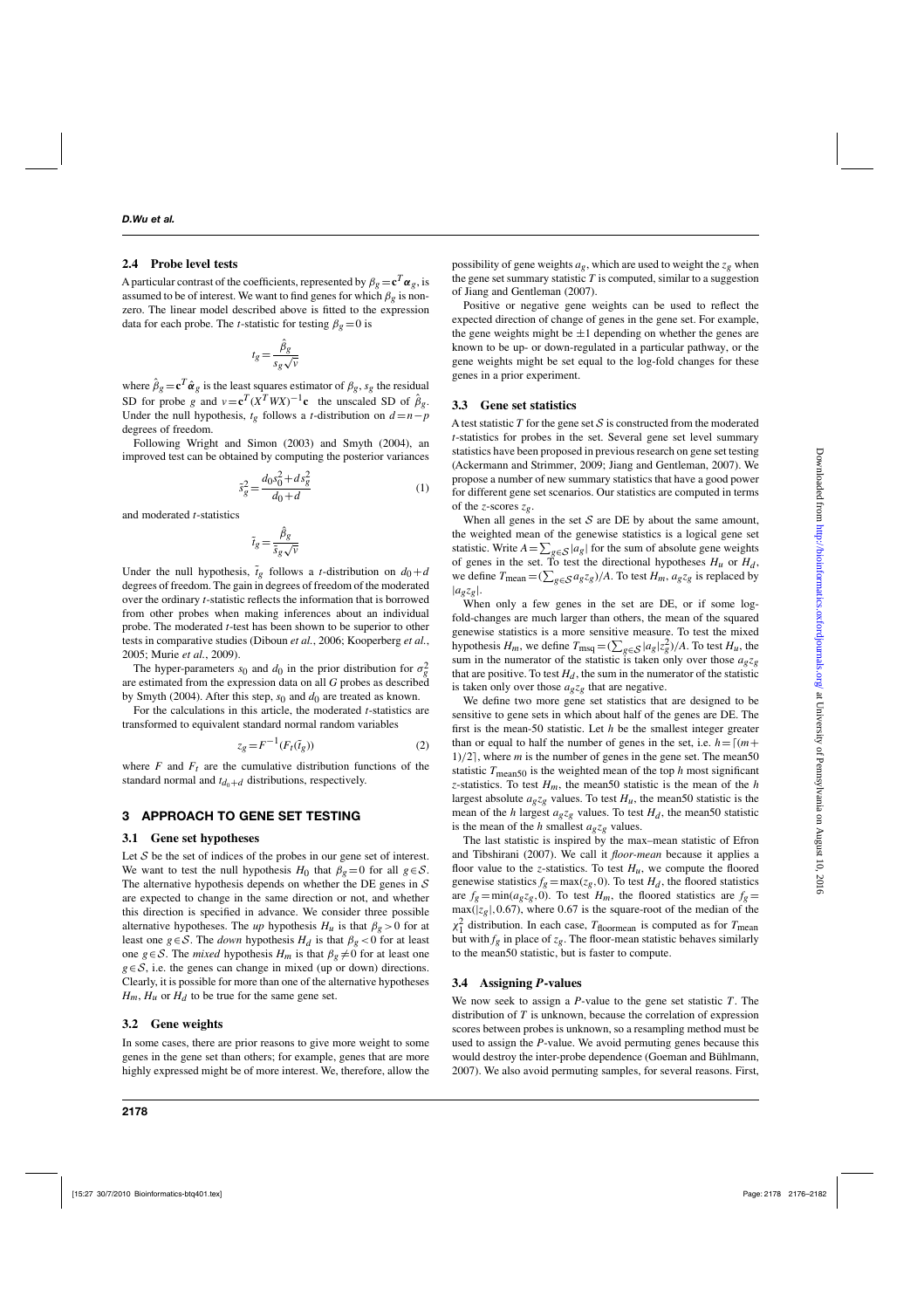permutation requires a large number of replicate samples in order to provide a reliable *P*-value estimate, whereas we wish to analyse experiments with small numbers of replicates. Second, permutation does not have the ability to test general linear model hypotheses, such as we have specified. Third, permutation assumes samples to be identically distributed and exchangeable, whereas we wish to accommodate various types of weighting and correlation structures.

We instead adapt the idea of rotation tests from Langsrud (2005). Rotation tests use a type of simulation to generate *P*-values. The first step is to remove the nuisance parameters in the linear model, all the  $\alpha_{gi}$  other than the contrast of interest  $\beta_g$ , by projecting the data for each probe onto the  $d+1$  dimensional residual space orthogonal to them. This yields a set of  $d+1$  independent residuals, such that the *t*-statistic  $\tilde{t}_g$  can be computed from the first residual. This step allows us to test  $\beta_g = 0$  without making assumptions about the other coefficients in the linear model. The second step randomly rotates the residuals in  $d+1$  dimensional space. For each rotation, the gene set statistic *T* is re-computed, and compared to the observed value. The final *P*-value is  $p = (b+1)/(B+1)$ , where *B* is the total number of rotations and *b* the number that yield a rotation statistic at least as extreme as that observed. This is an exact *P*-value (Barnard, 1963).

#### **3.5 Estimating the active proportion**

The above procedure attaches a *P*-value to the gene set. When the *P*-value is statistically significant, it is of interest to know how many genes in the set are contributing to this result. We consider a gene to be *active* in the result if  $z_g > \sqrt{2}$  (for  $H_u$ ) or  $z_g < -\sqrt{2}$  (for  $H_d$ ) or  $|z_g| > \sqrt{2}$  for (for *H<sub>m</sub>*). The threshold of  $\sqrt{2}$  is somewhat arbitrary but is motivated by Akaike's information criterion in the model selection theory, wherein the addition of one parameter to a model is considered worthwhile if it improves the  $\chi^2$  goodness of fit by two or greater.

### **4 NUMERICAL IMPLEMENTATION**

#### **4.1 Independent residual effects**

For the statistical model considered here, we are able to substantially simplify the rotation *P*-value computations outlined by Langsrud (2005), resulting in a very fast algorithm. All the computations below are for genes *g* in S only. Other genes can be ignored.

The first step is to remove the nuisance parameters, i.e. the contrasts not of interest, from the linear model. This is done by projecting each  $y<sub>g</sub>$  onto the space orthogonal to the columns of *X* not involved in the null hypothesis.

Let *C* be an invertible  $p \times p$  matrix with last column equal to **c**, and write  $\beta$ <sup>*g*</sup> =  $C^T \alpha$ <sup>*g*</sup>. Note

$$
X\alpha_g = X(C^T)^{-1}\beta_g
$$

and that  $\beta_g$ , as defined in Section 2.4, is the last element of  $\beta_g$ . In this way, the linear model is re-parameterized so that the null hypothesis concerns the last regression coefficient.

The projection is obtained as a byproduct of the usual QR decomposition used in the numerical calculations for fitting the linear model,

$$
W^{1/2}X(C^T)^{-1} = QR.
$$

We use the full QR-decomposition in which *Q* is  $n \times n$ . Let  $Q_2$  be *Q* with the first *p*−1 columns removed. Then the nuisance parameters are removed by the projection

$$
\mathbf{u}_g = Q_2^T W^{1/2} \mathbf{y}_g
$$

for each *g* in S. In the actual numerical computations, the vector  $\mathbf{u}_g$  can be obtained from the QR-decomposition without forming  $Q$  or  $Q_2$  explicitly.

Under the null hypothesis, the elements  $u_{g1},...,u_{g,d+1}$  of  $\mathbf{u}_g$  are independent and identically  $N(0, \sigma_g^2)$ . We have

$$
s_g^2 = \frac{1}{d} \sum_{i=2}^{d+1} u_{gi}^2,
$$

then the posterior variance is computed from (1), and finally the moderated *t*-statistics are

 $\tilde{t}_g = u_{g1}/\tilde{s}_g$ 

#### **4.2 Rotation**

Let  $\rho_g^2 = \mathbf{u}_g^T \mathbf{u}_g$ . The rotation test method rotates the vector of residuals  $\mathbf{u}_g$ to a random point  $\mathbf{u}_{g}^{*}$  on the  $d+1$ -sphere of radius  $\rho_{g}$ . For every rotation, the moderated *t*-statistics and the overall gene set statistic *T* are recomputed. After a large number of rotations, the Monte Carlo *P*-value is computed as above.

It is actually only necessary to randomly generate the first element *u*∗ 1 of  $\mathbf{u}_g^*$ , because the residual variances for the rotated data can be computed from  $s_g^*$  =  $(\rho_g^2 - u_1^*^2)/d$ . The computation is extremely efficient. A random rotation vector **r** is generated satisfying  $\mathbf{r}^T \mathbf{r} = 1$ . Then  $u_1^*$  is generated for all probes in the gene set by

$$
\mathbf{u}_1^* = U\mathbf{r}
$$

where *U* is the  $m \times (d+1)$  matrix with rows  $\mathbf{u}_g^T$  for *g* in *S*. This yields rotated *t*-statistics and *z*-statistics for each gene in the gene set, and hence to a null distribution value  $T^*$  of the gene set statistic. New rotation vectors **r** and  $T^*$ are generated large number of times, typically  $B = 10000$ .

#### **5 SIMULATION STUDY**

#### **5.1 Scenarios**

Four multi-group experimental designs were simulated. The first design (D1–3) was a three-group experiment with  $n_1 = n_2 = 3$ replicate samples in the first two groups and  $n_3 = 20$  replicate samples in the third. Interest is in differential expression between the first two groups. The second design (D1–5) was the same but with  $n_1 = n_2 = 5$  replicate samples in the first two groups. The third (D2–3) and fourth (D2–5) designs were two-way factorial designs with two levels per factor, with three samples and five samples per group, respectively. For the factorial designs, interest was in differential expression for the first factor, the other being a blocking factor.

Each simulated dataset had  $G=10000$  probes per array. Genes were divided either into 250 gene sets of 40 genes each, or into 10 gene sets of 1000 genes each. In each case, only the first gene set was simulated to contain DE genes. Genewise variances were simulated according to the model described in Section 2 with  $d_0 = 4$ and  $s_0 = 0.25$ .

For each design, datasets were simulated in 10 scenarios with different proportions of up- and down-regulated genes in the set, and either independent or correlated expression profiles. In each scenario, the DE genes share the same fold-change. The fold-change was chosen for each scenario to make the highest powers around 80%. Table 1 shows the scenarios for designs D1–3 and D1–5. Smaller fold-changes were simulated with 1000 genes in each set than with 40 so as to keep the power about the same in each case (Table 1).

#### **5.2 Size**

The most important property of a statistical test is that its size (Type I error rate) is controlled correctly. It follows from the theory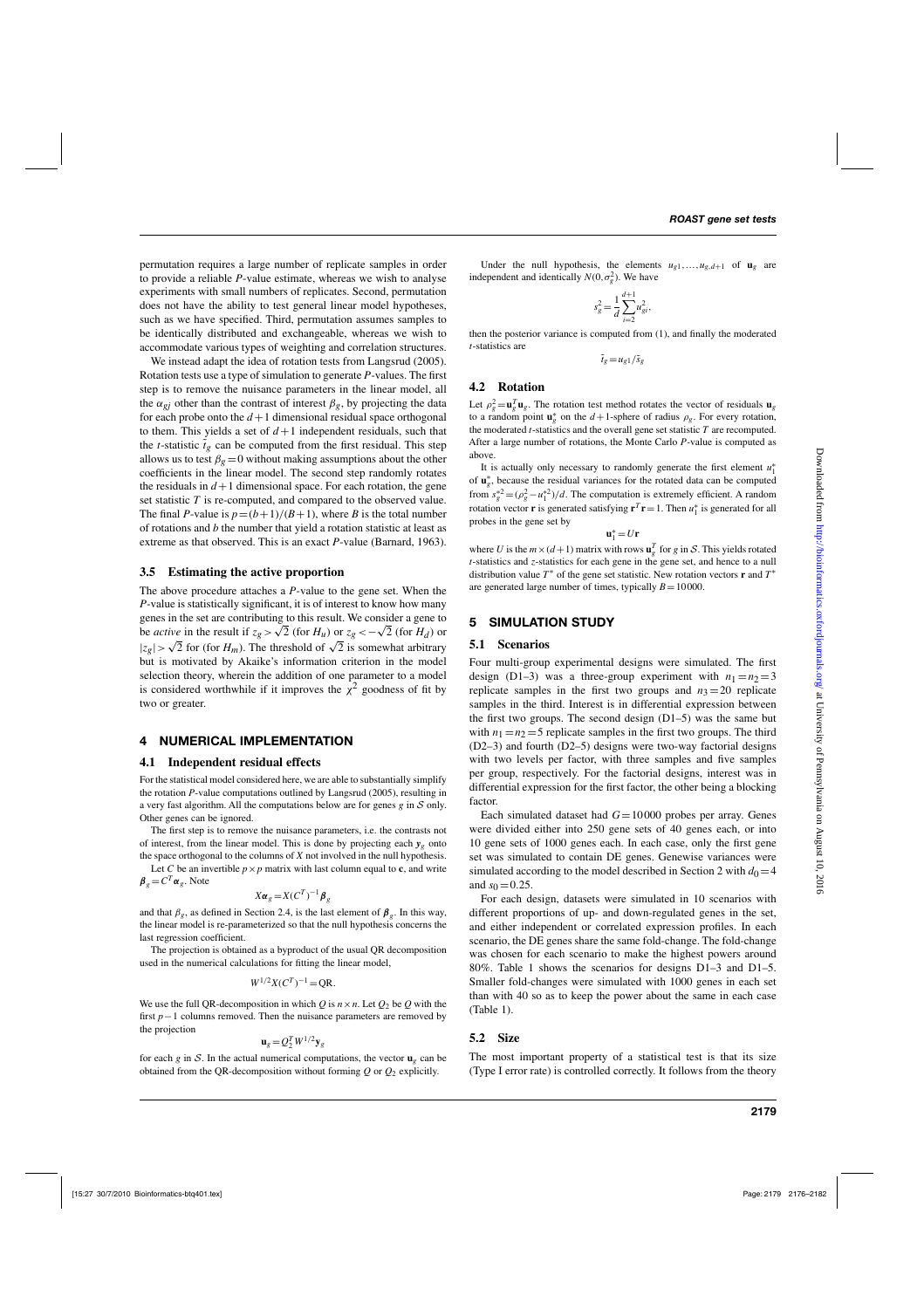**Table 1.** Ten simulated scenarios for designs D1–3 and D1–5

| Scenario | Proportion<br>up | Proportion<br>down | Correlation | Log-fold<br>change | Hypothesis<br>tested |
|----------|------------------|--------------------|-------------|--------------------|----------------------|
| 1        | 1.00             | 0.00               | 0.0         | 0.1(0.02)          | up                   |
| 2        | 1.00             | 0.00               | 0.1         | 0.2(0.2)           | up                   |
| 3        | 0.25             | 0.00               | 0.0         | 0.3(0.07)          | up                   |
| 4        | 0.25             | 0.00               | 0.1         | 0.4(0.2)           | up                   |
| 5        | 0.50             | 0.50               | 0.0         | 0.2(0.07)          | mixed                |
| 6        | 0.50             | 0.50               | 0.1         | 0.2(0.2)           | mixed                |
| 7        | 0.20             | 0.20               | 0.0         | 0.3(0.1)           | mixed                |
| 8        | 0.20             | 0.20               | 0.1         | 0.4(0.2)           | mixed                |
| 9        | 0.00             | 0.00               | 0.0         | 0.0(0.0)           | up/mix               |
| 10       | 0.00             | 0.00               | 0.1         | 0.0(0.0)           | up/mix               |

Fold-changes are for 40 genes per set (or 1000 genes per set). Genes regulated in the same direction are positively correlated, those in opposite directions are negatively correlated. In Scenario 10, the correlation applies to all genes in the set. Scenarios differ according to the proportion of up- and down-regulated genes in the set and the intergene correlation.

of rotation tests that ROAST must hold its size correctly if the data is normally distributed, and this was confirmed by simulations (Supplementary Tables S1 and S4).

To explore the robustness of ROAST to non-normal data, we simulated expression data to be exponentially distributed. The exponential distribution is highly right skew, far more non-normal than would be seen in any real microarray experiment. To simulate correlated exponential random variables, data was first simulated as for the normal simulations (Table 1, Scenarios 9 and 10), then transformed to be exponentially distributed, via the appropriate normal and exponential cumulative distribution functions. Even in this extreme situation, ROAST continued to hold its power correctly when used with the mean, mean50 or floor-mean gene set statistics (Supplementary Table S2). This was not quite true with the msq gene summary statistic but, even then, the true test sizes were only slightly higher than nominal sizes. We conclude that ROAST is likely to be robust to non-normality in realistic data situations.

# **5.3 Power**

ROAST was found to have good power to detect sets containing DE genes with very modest fold-changes, across a range of scenarios (Supplementary Tables S3 and S5). The mean set statistic was the best of the statistics for detecting scenarios with all genes changing (Supplementary Tables S3 and S5, Scenarios 1, 2, 5 and 6). The msq set statistic was the best of the statistics for detecting scenarios with only a minority of genes changing (Supplementary Tables S3 and S5, Scenarios 3, 4, 7 and 8). The mean50 and floor-mean statistics were intermediate between the mean and msq statistics in both scenarios. The statistics can be ordered as mean, floor-mean, mean50, then msq, in terms of increasing sensitivity to a subset of DE genes and decreasing sensitivity to all genes changing by the same amount. In all cases, power was reduced for a given fold-change when the genes in set had correlated expression values. More genes in the gene set increased power, but this increase was not so apparent when the genes were correlated (Supplementary Tables S3 and S5).

# **5.4 Comparison with permutation tests**

The key advantage of ROAST is the ability to handle situations for which no other gene set test is suitable. It is of interest, however, to

see how ROAST compares with other methods when conditions are suitable for them. We compared ROAST to GSEAlm (Oron *et al.*, 2008). We chose GSEAlm because it is a high-quality representative of permutation methods, and because it has more flexible options that most permutation software, being able to handle one-way ANOVA or block designs.

No permutation algorithm can be expected to work well on design D1–3, with only three arrays per group. Indeed, we found that GSEAlm failed to hold its size when the number of available permutations was not large (data not shown). This can be traced to the way in which the permutation *P*-values are computed. Whereas ROAST computes an exact *P*-value, GSEAlm, like all permutation software that we know of, computes an estimate  $\hat{p} = b/B$  of the *P*-value, where *B* is the number of permutations and *b* the number of permuted statistics as extreme as that observed. This estimated *P*-value can often be zero if the number of permutations is modest, resulting in an over-statement of statistical significance (Ernst, 2004).

GSEAlm was compared with ROAST on designs D1–5, D2–3 and D2–5. GSEAlm is computationally time consuming, so only 100 datasets were simulated for each scenario for each design. On design D1–5, GSEAlm is somewhat less powerful than ROAST, regardless of scenario and regardless of ROAST set statistic (Supplementary Table S6). This was presumably because ROAST is able to make use of residual degrees of freedom from the 20 arrays in the third group that is not involved in the hypothesis test. GSEAlm was not tested on the mixed scenarios, as it is not able to test bi-directional hypotheses. On the two-factor designs D2–3 and D2–5, for testing directional hypotheses, GSEAlm is similar in power to ROAST with the mean gene set statistic (Supplementary Tables S7 and S8).

# **6 MAMMARY STEM CELLS**

Mammary epithelial cells can be sorted into a family tree of cell populations, including a mammary stem cell-enriched population (MaSC), luminal progenitor cells (LP) and mature luminal cells (ML) (Visvader and Lindeman, 2006). This family tree is of tremendous interest for many reasons, for example, because mammary stem cells or luminal progenitor cells may represent the cell of origin for different types of breast cancer (Lim *et al.*, 2009). Most experimental research on mammary cells is undertaken using mouse as the model organism. Hence it is critically important to establish that results observed for mice will remain valid for humans.

Gene set testing provides a powerful way to relate expression profiles across different platforms or different species. In this example, we use gene set tests to demonstrate that the transcriptional differences between MaSC, LP and ML cells are broadly conserved between mouse and human. We focus particularly on stem cells. We define a gene set associated with stem cells in mouse, then examine the profile of this set in the human data. This allows us to confirm conclusions from Lim *et al.* (2010), but here we use ROAST to formally take account of inter-gene correlation in evaluating statistical significance, which we were not able to do in the earlier publication.

Mammary epithelial and stroma cells were sorted from breast tissue samples from three human patients. RNA was profiled on two Illumina HumanWG-6 V3 BeadChips, comprising 12 arrays (Table 2).Asimilar experiment was undertaken using mouse samples and Illumina mouse WG-6 V2 BeadChips. The microarray data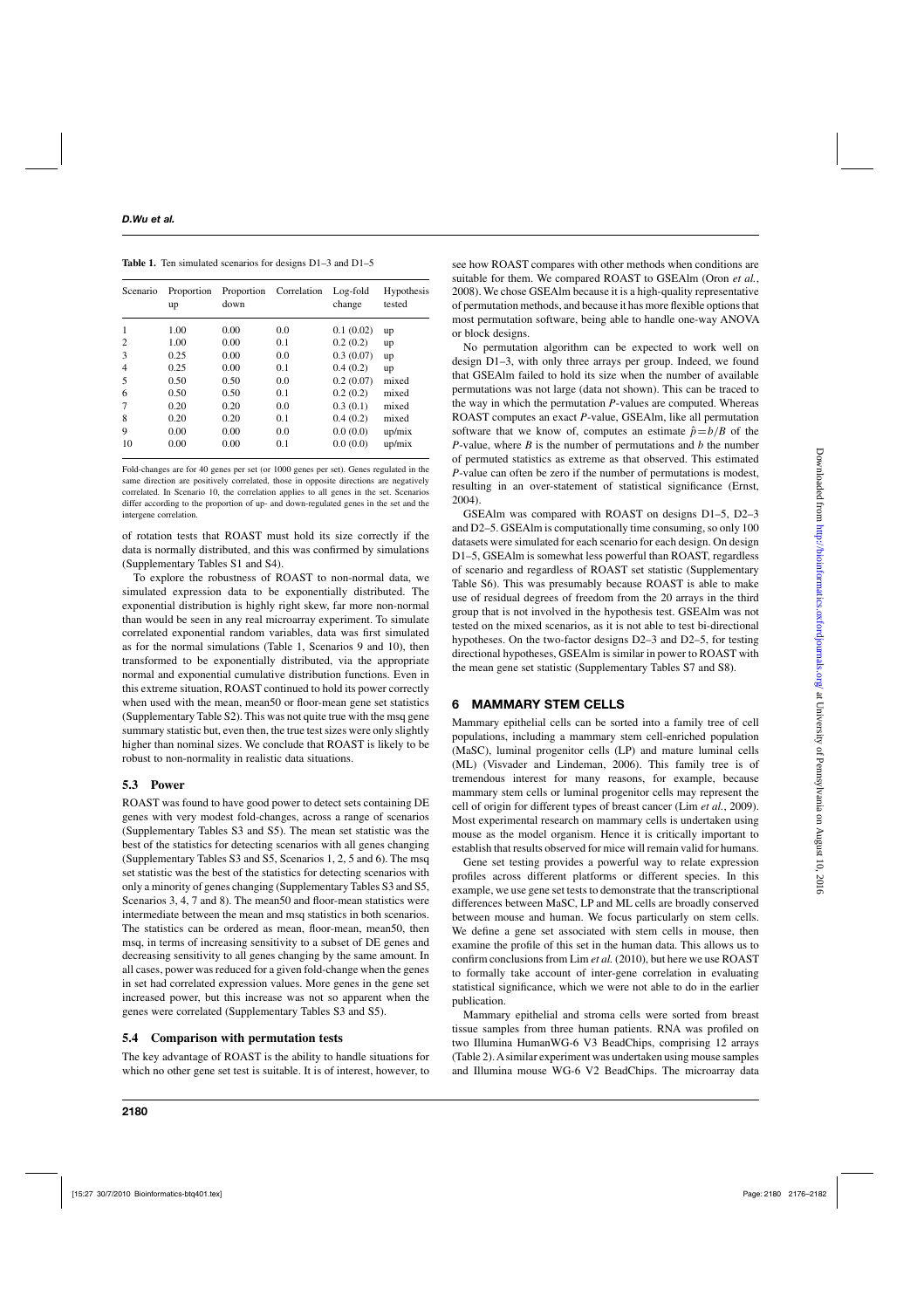**Table 2.** Human mammary cell populations profiled

| Array | Cell population | Patient | BeadChip   | <b>Block</b>   |
|-------|-----------------|---------|------------|----------------|
| 1     | MaSC enriched   | A       | 4380071023 |                |
|       | Stroma          | A       | 4380071023 |                |
| 3     | ML              | A       | 4380071023 |                |
| 4     | LP              | A       | 4380071023 |                |
| 5     | MaSC enriched   | B       | 4380071023 | 2              |
| 6     | Stroma          | R       | 4380071023 | $\mathfrak{D}$ |
|       | ML.             | B       | 4380071027 | 3              |
| 8     | LP              | R       | 4380071027 | 3              |
| 9     | MaSC enriched   | C       | 4380071027 | 4              |
| 10    | Stroma          | C       | 4380071027 | 4              |
| 11    | ML.             |         | 4380071027 | 4              |
| 12    | LΡ              |         | 4380071027 | 4              |

Block represents unique patient–BeadChip combinations.

was normalized and annotated as previously described (Lim *et al.*, 2010). The data is available as GEO database series GSE16997 and GSE19446 for human and mouse, respectively.

A set of genes was selected to represent the transcriptional signature of MaSC cells in mouse, as previously described (Lim *et al.*, 2010). Briefly, we identified signature probes as those significantly up- or down-regulated in MaSC cells versus both of the other two mammary epithelial populations, LP and ML. This yielded 2616 up- and 2305 down-regulated MaSC signature probes in mouse, corresponding to 3410 unique gene symbols, of which 2754 had human orthologs. This defined then a set of 2754 human gene symbols. We set gene weights *ai* equal to the log-fold-change observed for that gene in the mouse date, specifically the average of the log-fold-changes observed for MaSC versus LP and MaSC versus ML. Hence genes were weighted according to the strength and direction of their regulation in MaSC cells.

It is important to account for biological and technical correlations when analysing microarray data, as this improves the precision and reliability of the results, even with high-quality data such as we analyse here. For the human samples described in Table 2, it is essential to account for correlations between samples taken from the same patient.Also to be expected are more or less subtle batch effects between BeadChips. Our linear modelling approach permits us to adjust for patient and BeadChip effects in a variety of ways. We could include patient as a fixed effect in our linear model, when testing for differential expression between the cell populations. Alternatively, we could include patient as a random effect, with BeadChip as a fixed effect. The effects were relatively subtle, so we combined patient and BeadChip into one blocking factor (Table 2), which was included as a random effect. In this approach, samples are treated as correlated only if they corresponded to the same patient and the same BeadChip. Using the method of Smyth *et al.* (2005), the intrablock correlation was estimated to be 0.08, a small but detectable positive correlation between samples in the same block. Our weight matrix *W*, therefore, was made up of correlations  $\rho_{ii}$ , where  $\rho_{ii}$  was 1 if  $i = j$ , 0.08 if arrays *i* and *j* are in the same block and 0 otherwise.

ROAST was used to test whether the mouse MaSC signature gene set was able to distinguish human MaSC from LP cells, and human MaSC from ML (Table 3). Genes were weighted in the test by their direction of change in mouse, hence the alternative hypothesis  $H_u$  corresponds to genes changing in the same direction **Table 3.** ROAST *P*-values for distinguishing human cell populations using the mouse MaSC signature gene set

|                    | MaSC-LP |       |       | MaSC-ML |  |
|--------------------|---------|-------|-------|---------|--|
| Summary statistic  | $H_u$   | $H_d$ | $H_u$ | $H_d$   |  |
| mean               | 0.001   | 1.000 | 0.001 | 1.000   |  |
| mean <sub>50</sub> | 0.001   | 0.397 | 0.001 | 0.396   |  |
| floormean          | 0.001   | 0.345 | 0.001 | 0.318   |  |
| msq                | 0.001   | 0.074 | 0.001 | 0.048   |  |

*P*-values based on 999 rotations.

in human as they did in mouse, whereas  $H<sub>d</sub>$  represents change in opposite directions. The highly significant results for  $H_u$  show that the main body of genes change in the same direction in human as in mouse. The non-significant *P*-values for  $H_d$  for the mean, mean50 and floormean statistics deny any sizeable group of genes changing in the opposite direction. The msq statistic is highly sensitive to even a small number of genes, and gives suggestive *P*-values for *H<sub>d</sub>*. Close inspection of individual genes shows that a small number of the signature genes do indeed move in the reverse directions in human and mouse, explaining the msq result. Nevertheless, the high degree of conservation across species supports mouse as a model system for the study of mammary gland development.

#### **7 DISCUSSION**

ROAST is the first focused gene set test that correctly allows for inter-gene correlation and gives statistically rigorous *P*-values for small or complex microarray experimental designs. Like Dørum *et al.* (2009), we use rotation to evaluate *P*-values, but our methodology is for self-contained tests with specially targeted gene sets, whereas they considered competitive tests between a large database of gene sets. ROAST is the only existing software that could have been used for our mammary stem cell data example.

The use of rotation offers many advantages over permutation. It is computationally much faster. It yields exact *P*-values, so that ROAST holds its nominal size correctly even for small samples. The number of rotations can be chosen large enough to avoid any problem with granularity of *P*-values. Dørum *et al.* (2009) considered one or two-group *t*-tests, whereas we take full advantage of the possibilities of linear models. ROAST is applicable to any experiment that can be analysed using an linear model, i.e. to arbitrarily complex experiments. The gene set can be tested in any contrast between the coefficients, not necessarily a simple comparison between two groups. Indeed, our development could easily be extended to test gene sets in two or more contrasts simultaneously. In that case, we would replace our moderated *t*-statistics with *F*-statistics. Our implementation allows for correlations between RNA samples and for array quality weights, assuming that the correlations or weights can be estimated from the entire ensemble of probes on the arrays. In all cases, the test takes advantage of all available residual degrees of freedom. Our implementation uses empirical Bayes test statistics, which should add additional stability in small samples, especially when the gene set contains only a few genes.

Rotation theoretically depends on multivariate normality, but simulations with grossly non-normal data shows that ROAST is